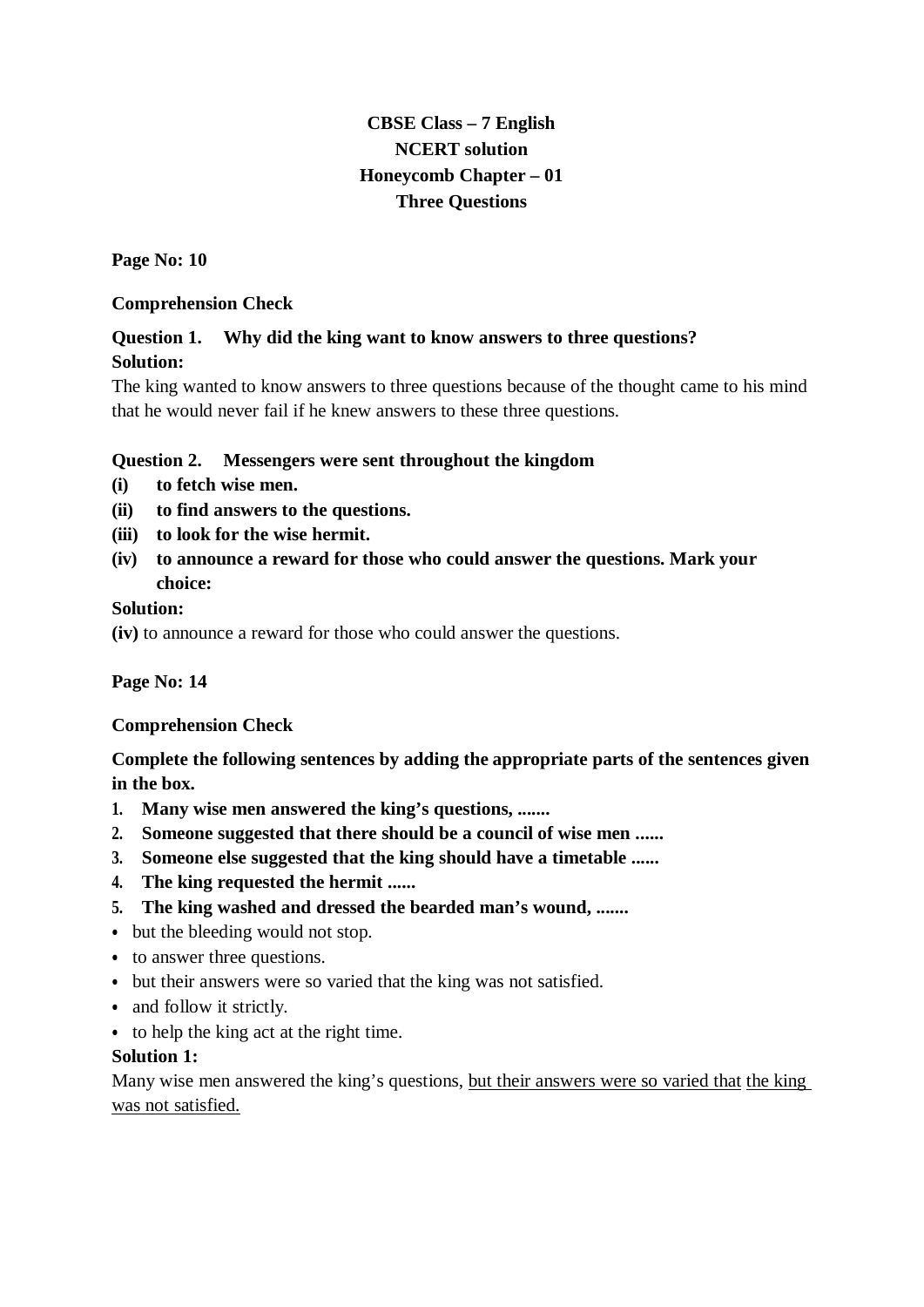### **Solution 2:**

Someone suggested that there should be a council of wise men to help the king act at the right time.

### **Solution 3:**

Someone else suggested that the king should have a timetable and follow it strictly.

### **Solution 4:**

The king requested the hermit to answer three questions.

### **Solution 5:**

The king washed and dressed the bearded man's wound, but the bleeding would not stop.

### **Working with the text**

### **Answer the following questions.**

## **Question 1. Why was the king advised to go to magicians? Solution:**

In answer to the first question, in order to decide the right time for doing something urgent one must have to look into the future. Since only magician could do that, the king was advised to go to magicians.

# **Question 2. In answer to the second question, whose advice did the people say would be important to the king?**

## **Solution:**

In answers to the second question, some said that the people most necessary to the king were his councilors, others said, the priests. A few others chose the doctors. And yet others said that soldiers were the most necessary.

# **Question 3. What suggestions were made in answer to the third question? Solution:**

In answer to the third question, some said science will be most important. Others suggested fighting, and some said religious worship.

## **Question 4. Did the wise men win the reward? If not, why not? Solution:**

No, the wise men did not win the reward. The king got different for all the three questions he asked. He was not satisfied with any of them.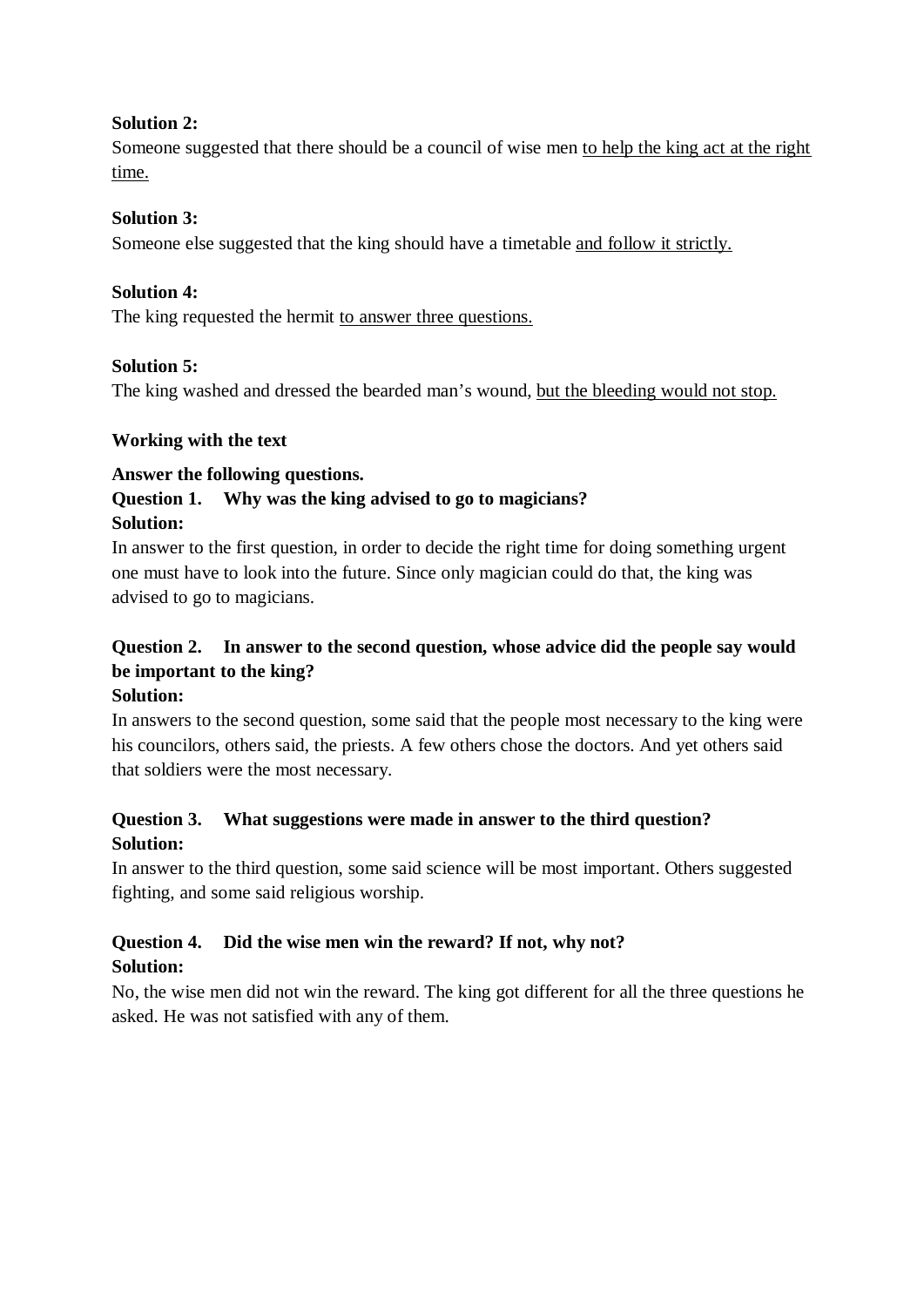## **Page No: 15**

## **Question 5. How did the king and the hermit help the wounded man? Solution:**

The king and the hermit helped the wounded man by providing him the shelter and protected from the army. The king washed and covered the wound of the man with his handkerchief, but the blood would not stop flowing. The king re-dressed the wound until it stopped bleeding. They took him to hut for taking rest and king also gave him fresh water after being relaxed.

# **Question 6. (i) Who was the bearded man? (ii) Why did he ask for the king's forgiveness? Solution:**

- **(i)** Bearded man was the enemy of the king who swore to revenge him for seizing of his property and putting his brother to death.
- **(ii)** He asked for the king's forgiveness as the king had saved his life. He came there for taking revenge from the king but instead the king helped him to get better.

# **Question 7. The king forgave the bearded man. What did he do to show his forgiveness?**

## **Solution:**

The king showed his forgiveness by sending his servants and his own doctor to look after him, and he promised to give back the wounded man his property.

### **Question 8. What were the hermit's answers to the three questions? Write each answer separately. Which answer do you like most, and why? Solution:**

In answer to king's first question, the hermit said that there is only one important time 'Now'. It is the only time when you have power to act. In answer to king's second question, the hermit said that the most important person is the one with whom we are at the present. In response to king's second question, the hermit answered that the most important thing to do is to do that person good. I like the answer of the first question the most because time has the supreme power. It can take you to height if you do something good and can also make you fall on ground if you won; t act in presence. One should live and act according to present.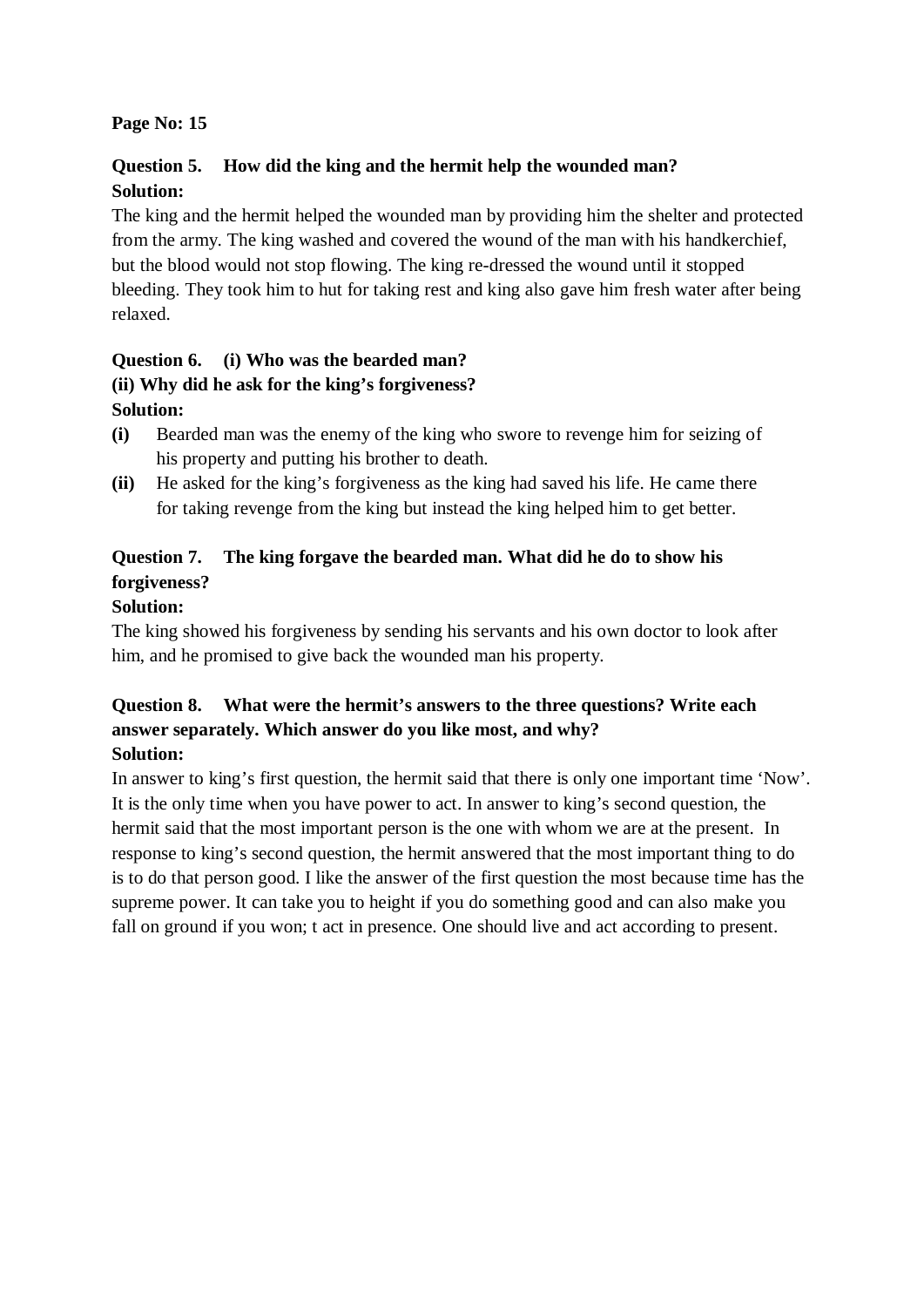### **Working with language**

|               | Question 1. Match items in List A with their meanings in List B. fainted: lost |  |
|---------------|--------------------------------------------------------------------------------|--|
| consciousness |                                                                                |  |

| A             | B                                  |
|---------------|------------------------------------|
| (i) wounded   | got up from sleep                  |
| (ii) awoke    | give back                          |
| (iii) forgive | small patches of ground for plants |
| (iv) faithful | severely injured                   |
| $(v)$ pity    | pardon                             |
| (vi) beds     | loyal                              |
| (vii) return  | feel sorry for                     |

# **Use any three of the above words in sentences of your own. You may change the form of the word.**

### **Solution:**

- **(i)** wounded: severely injured
- **(ii)** awoke: got up from sleep
- **(iii)** forgive: pardon
- **(iv)** faithful: loyal
- **(v)** pity: feel sorry for
- **(vi)** beds: small patches of ground for plants
- **(vii)** return: give back

I will ask my parents to forgive for my bad behaviour.

Dog is faithful animal of man.

I am feeling pity for my shameful act.

**Question 2. Each of the following sentences has two blanks. Fill in the blanks with appropriate forms of the word given in brackets.**

**He has ...... to help me. Do you think he will remember his .........? (promise)**

**He has promised to help me. Do you think he will remember his promise?** 

- **(i) The ....... said that only fresh evidence would make him change his ........(judge)**
- **(ii) I didn't notice any serious ....... of opinion among the debaters, although they ....... from one another over small points. (differ)**
- **(iii) It's a fairly simple question to .......... , but will you accept my ....... as final? (answer)**
- **(iv) It isn't ....... that ....... should always be the mother of invention. (necessary)**
- **(v) Hermits are ......... men. How they acquire their ....... no one can tell. (wise)**
- **(vi) The committee has .......... to make Jagdish captain of the team. The ....... is likely to please everyone (decide)**